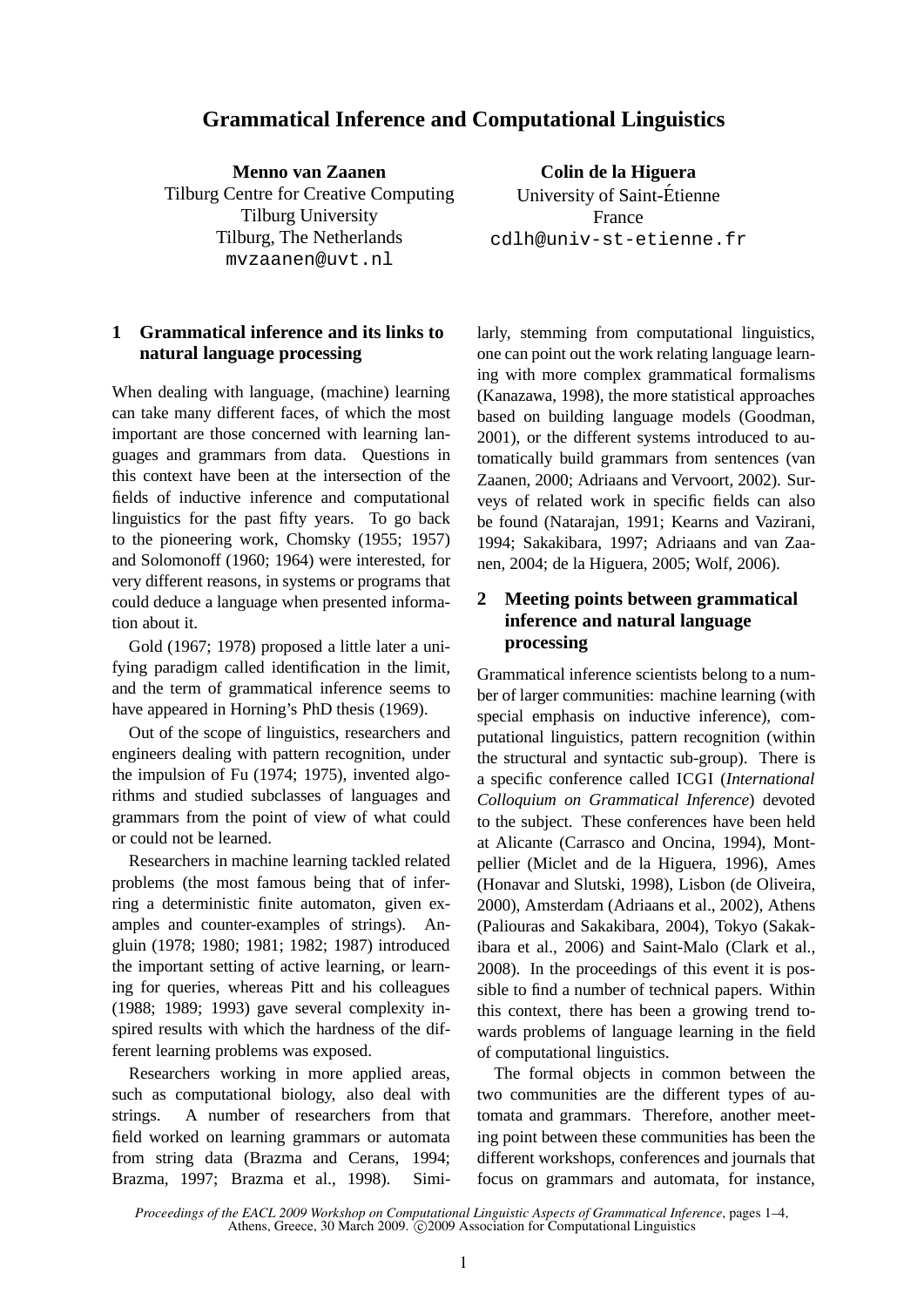#### FSMNLP,GRAMMARS, CIAA, . . .

### **3 Goal for the workshop**

There has been growing interest over the last few years in learning grammars from natural language text (and structured or semi-structured text). The family of techniques enabling such learning is usually called "grammatical inference" or "grammar induction".

The field of grammatical inference is often subdivided into formal grammatical inference, where researchers aim to proof efficient learnability of classes of grammars, and empirical grammatical inference, where the aim is to learn structure from data. In this case the existence of an underlying grammar is just regarded as a hypothesis and what is sought is to better describe the language through some automatically learned rules.

Both formal and empirical grammatical inference have been linked with (computational) linguistics. Formal learnability of grammars has been used in discussions on how people learn language. Some people mention proofs of (non- )learnability of certain classes of grammars as arguments in the empiricist/nativist discussion. On the more practical side, empirical systems that learn grammars have been applied to natural language. Instead of proving whether classes of grammars can be learnt, the aim here is to provide practical learning systems that automatically introduce structure in language. Example fields where initial research has been done are syntactic parsing, morphological analysis of words, and bilingual modelling (or machine translation).

This workshop organized at EACL 2009 aimed to explore the state-of-the-art in these topics. In particular, we aimed at bringing formal and empirical grammatical inference researchers closer together with researchers in the field of computational linguistics.

The topics put forward were to cover research on all aspects of grammatical inference in relation to natural language (such as, syntax, semantics, morphology, phonology, phonetics), including, but not limited to

- Automatic grammar engineering, including, for example,
	- **–** parser construction,
	- **–** parameter estimation,
	- **–** smoothing, . . .
- Unsupervised parsing
- Language modelling
- Transducers, for instance, for
	- **–** morphology,
	- **–** text to speech,
	- **–** automatic translation,
	- **–** transliteration,
	- **–** spelling correction, . . .
- Learning syntax with semantics,
- Unsupervised or semi-supervised learning of linguistic knowledge,
- Learning (classes of) grammars (e.g. subclasses of the Chomsky Hierarchy) from linguistic inputs,
- Comparing learning results in different frameworks (e.g. membership vs. correction queries),
- Learning linguistic structures (e.g. phonological features, lexicon) from the acoustic signal,
- Grammars and finite state machines in machine translation,
- Learning setting of Chomskyan parameters,
- Cognitive aspects of grammar acquisition, covering, among others,
	- **–** developmental trajectories as studied by psycholinguists working with children,
	- **–** characteristics of child-directed speech as they are manifested in corpora such as CHILDES, . . .
- (Unsupervised) Computational language acquisition (experimental or observational),

#### **4 The papers**

The workshop was glad to have as invited speaker Damir Ćavar, who presented a talk titled: On boot*strapping of linguistic features for bootstrapping grammars*.

The papers submitted to the workshop and reviewed by at least three reviewers each, covered a very wide range of problems and techniques. Arranging them into patterns was not a simple task!

There were three papers focussing on transducers: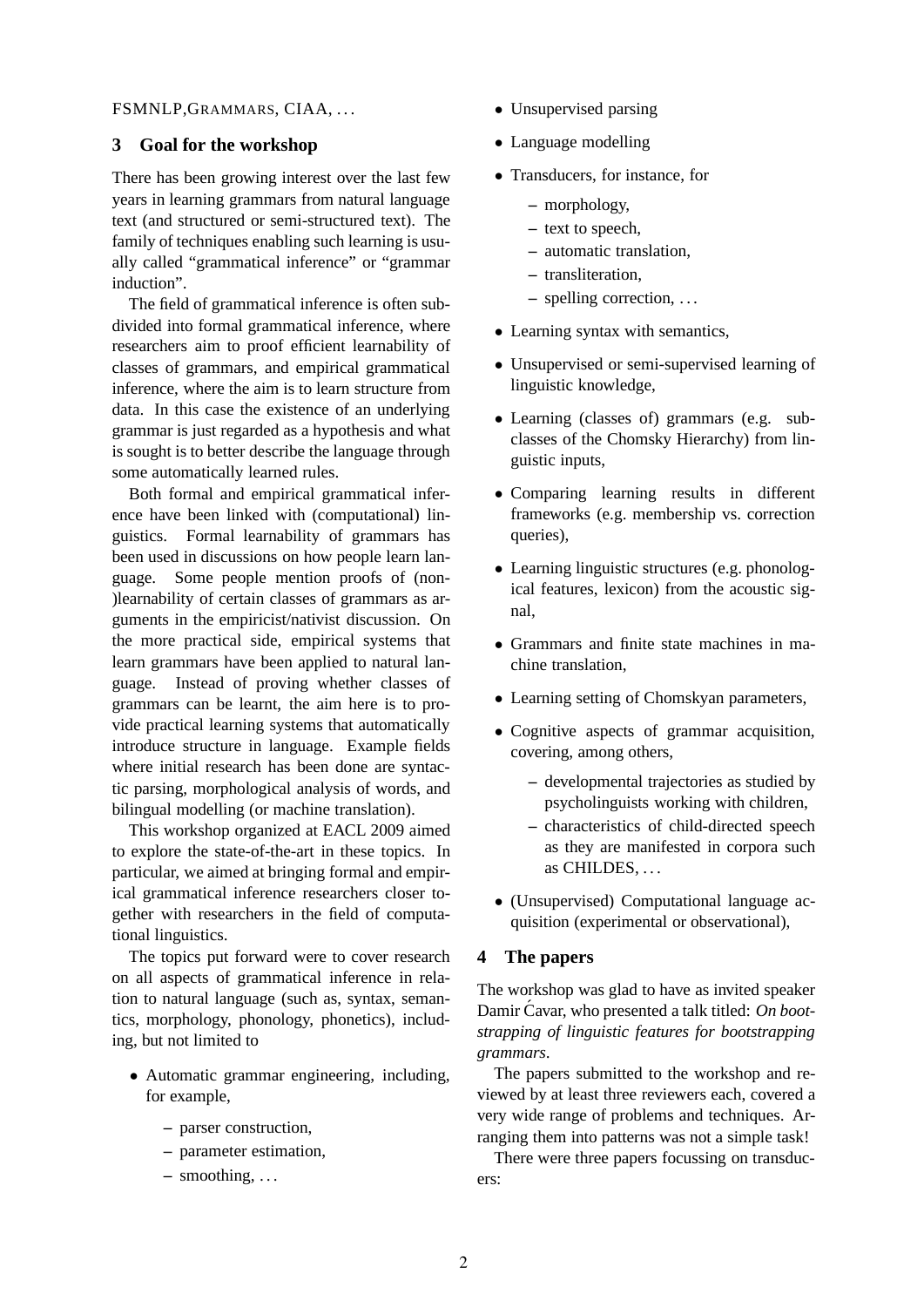- Jeroen Geertzen shows in his paper *Dialogue Act Prediction Using Stochastic Context-Free Grammar Induction*, how grammar induction can be used in dialogue act prediction.
- In their paper (*Experiments Using OSTIA for a Language Production Task*), Dana Angluin and Leonor Becerra-Bonache build on previous work to see the transducer learning algorithm OSTIA as capable of translating syntax to semantics.
- In their paper titled *GREAT: a finite-state machine translation toolkit implementing a Grammatical Inference Approach for Trans*ducer Inference (GIATI), Jorge González and Francisco Casacuberta build on a long history of GOATI learning and try to eliminate some of the limitations of previous work. The learning concerns finite-state transducers from parallel corpora.

Context-free grammars of different types were used for very different tasks:

- Alexander Clark, Remi Eyraud and Amaury Habrard (*A note on contextual binary feature grammars*) propose a formal study of a new formalism called "CBFG", describe the relationship of CBFG to other standard formalisms and its appropriateness for modelling natural language.
- In their work titled *Language models for contextual error detection and correction*, Herman Stehouwer and Menno van Zaanen look at spelling problems as a word prediction problem. The prediction needs a language model which is learnt.
- A formal study of French treebanks is made by Marie-Hélène Candito, Benoit Crabbé and Djam´e Seddah in their work: *On statistical parsing of French with supervised and semisupervised strategies*.
- Franco M. Luque and Gabriel Infante-Lopez study the learnability of NTS grammars with reference to the Penn treebank in their paper titled *Upper Bounds for Unsupervised Parsing with Unambiguous Non-Terminally Separated Grammars*.

One paper concentrated on morphology :

• In *A comparison of several learners for Boolean partitions: implications for morphological paradigm*, Katya Pertsova compares a rote learner to three morphological paradigm learners.

#### **References**

- P. Adriaans and M. van Zaanen. 2004. Computational grammar induction for linguists. *Grammars*, 7:57– 68.
- P. Adriaans and M. Vervoort. 2002. The EMILE 4.1 grammar induction toolbox. In Adriaans et al. (Adriaans et al., 2002), pages 293–295.
- P. Adriaans, H. Fernau, and M. van Zaannen, editors. 2002. *Grammatical Inference: Algorithms and Applications, Proceedings of* ICGI *'02*, volume 2484 of LNAI, Berlin, Heidelberg. Springer-Verlag.
- D. Angluin. 1978. On the complexity of minimum inference of regular sets. *Information and Control*, 39:337–350.
- D. Angluin. 1980. Inductive inference of formal languages from positive data. *Information and Control*, 45:117–135.
- D. Angluin. 1981. A note on the number of queries needed to identify regular languages. *Information and Control*, 51:76–87.
- D. Angluin. 1982. Inference of reversible languages. *Journal of the Association for Computing Machinery*, 29(3):741–765.
- D. Angluin. 1987. Queries and concept learning. *Machine Learning Journal*, 2:319–342.
- A. Brazma and K. Cerans. 1994. Efficient learning of regular expressions from good examples. In AII *'94: Proceedings of the 4th International Workshop on Analogical and Inductive Inference*, pages 76–90. Springer-Verlag.
- A. Brazma, I. Jonassen, J. Vilo, and E. Ukkonen. 1998. Pattern discovery in biosequences. In Honavar and Slutski (Honavar and Slutski, 1998), pages 257–270.
- A. Brazma, 1997. *Computational learning theory and natural learning systems*, volume 4, chapter Efficient learning of regular expressions from approximate examples, pages 351–366. MIT Press.
- R. C. Carrasco and J. Oncina, editors. 1994. *Grammatical Inference and Applications, Proceedings of* ICGI *'94*, number 862 in LNAI, Berlin, Heidelberg. Springer-Verlag.
- N. Chomsky. 1955. *The logical structure of linguistic theory*. Ph.D. thesis, Massachusetts Institute of Technology.